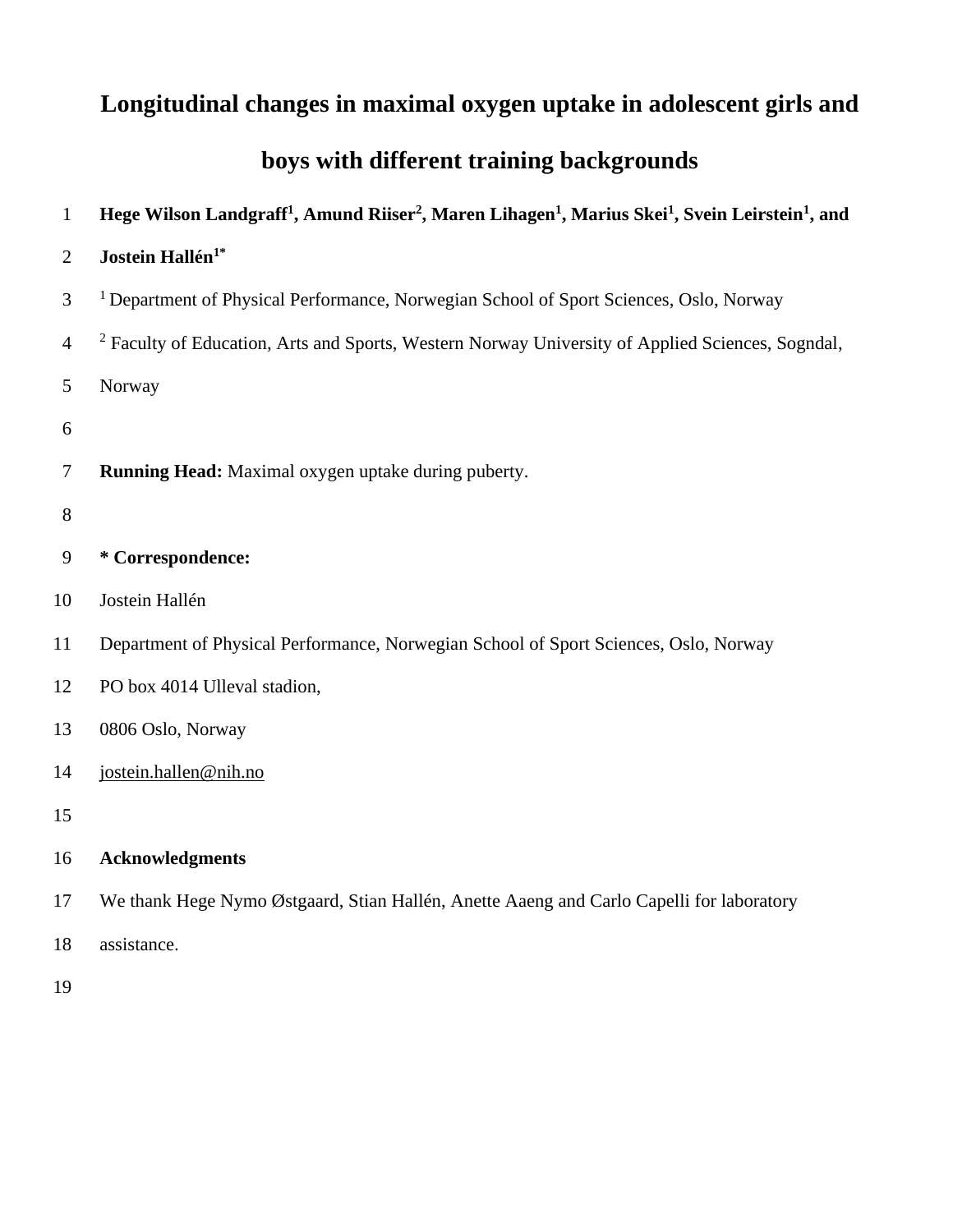#### **Abstract**

 The purpose of this study was to investigate the effects of high-volume endurance training on the development of maximal oxygen uptake (VO2max) in physically active boys and girls between the ages of 12 and 15 years, using a longitudinal design. The children participated in organized training in sports clubs for an average of 7 to 10 hours per week, with one group undertaking a high volume 25 of endurance training ( $\sim$  7 hours per week; End boys, n=23 and End girls, n=17) and the other group having a primary focus on technical and tactical skill development, undertaking low volumes of endurance training (~ 1.6 hours per week; non-End boys, n=29 and non-End girls, n=9). VO2max 28 and anthropometrics were assessed at age 12, 13 and 15. At age 12, VO2max was 58.9 (5.6), 65.5  $(7.2)$ , 56.5 (6.5) and 58.8 (7.9) ml·kg<sup>-1</sup>min<sup>-1</sup> in End girls, End boys, non-End girls and non-End boys, respectively. Over the three years, there was no difference between the training groups in the development of VO2max independent of scaling. In boys, VO2max relative to body mass (BM) did not change from age 12 to 15, while VO2max tended to decrease relative to fat-free mass (FFM). In girls, VO2max relative to BM decreased slightly from age 12 to 15, with no changes over the years relative to FFM. The present longitudinal study suggests that in growing active children during puberty, high volumes of systematic endurance training do not have an additional effect on VO2max compared with similar volume of training mainly aiming at developing motor skills. 

**Keywords:** Aerobic power, VO2max, Puberty, Adolescence, Growth, Maturation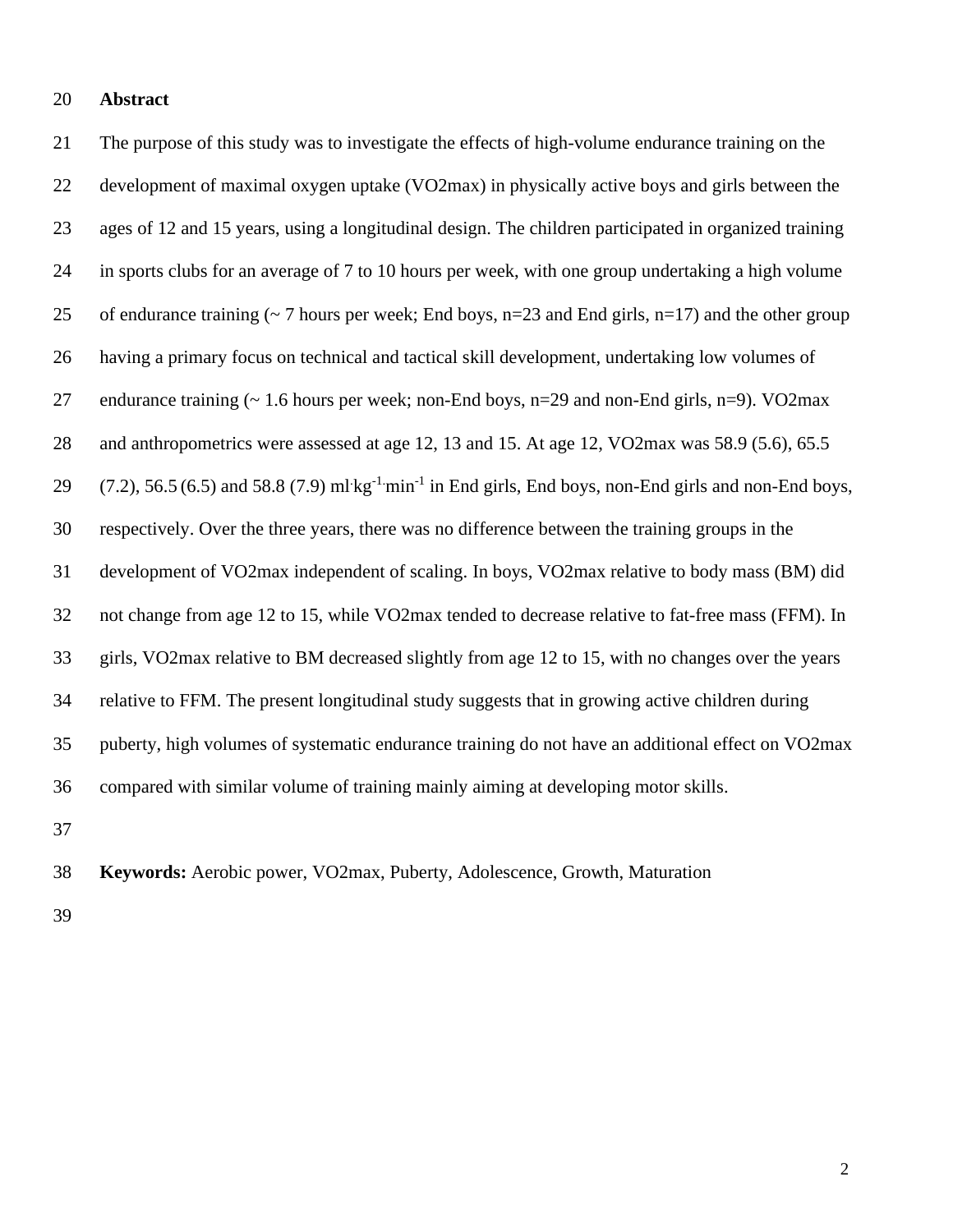#### **1 Introduction**

 Physical activity has many beneficial health effects and physical fitness may reflect an individual's 42 health status <sup>1</sup>. In a recent study of 3800 Canadian children and youth, physical fitness, and especially cardiorespiratory fitness, was found to be a significant indicator of physical health and was seen as a 44 potentially useful tool in monitoring pediatric health status . Maximal oxygen uptake (VO2max) is 45 considered to be the best single measure of aerobic fitness .

 The trainability of VO2max in adolescents is still controversial, despite the fact that the question has 48 been addressed using a variety of approaches over several decades <sup>4</sup>. Some authors conclude that proper endurance training in prepubertal and circumpubertal children affects VO2max even if the effect is lower than in adults <sup>5,6</sup>, while others claim that there is a maturational threshold below which 51 children are not able to increase their VO2max<sup>7</sup>. Discrepancies between studies may be due to 52 different study designs as well as training protocols  $6,8$ .

 Many factors determine performance in a specific sport. In a typical endurance sport, where performance relates to the average speed over a specific distance, VO2max has been regarded as the single best measure of performance. However, VO2max is not the only factor that determines 57 performance <sup>9</sup>. Running economy and the ability to use a high percentage of the VO2max, anaerobic 58 capacity, as well as motor competence and coordination will affect performance in these sports . Hence, performance may improve without a significant increase in VO2max. In healthy young adults, VO2max may vary by more than 100% between a sedentary person and an athlete in a typical endurance sport. This variation in VO2max is partly an effect of genetics and partly results from environmental factors; mainly physical activity and training. Even though it is difficult to determine the contribution of the different factors, it has been estimated that 50% of the VO2max in adult 64 individuals is inherited .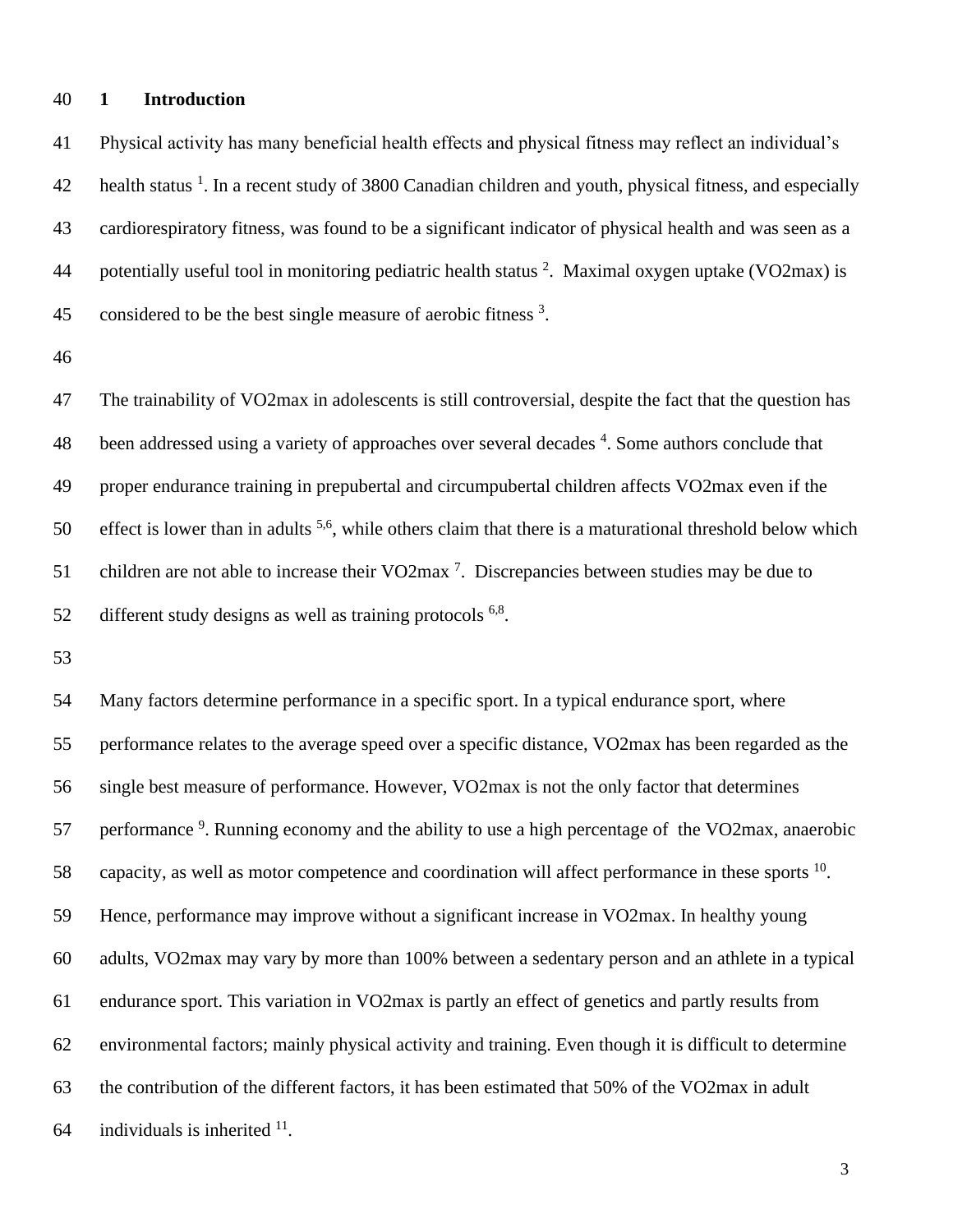| 66 | Endurance training in adults generally increases VO2max, although trainability varies between                        |
|----|----------------------------------------------------------------------------------------------------------------------|
| 67 | individuals and may be zero in some <sup>12</sup> . Experimental interventions, with pre- and post-training          |
| 68 | measurements, are the most common approach when investigating the effects of training in adults. In                  |
| 69 | children and adolescents, several approaches have been used. Training interventions are difficult to                 |
| 70 | perform in children for many reasons and relatively few randomized controlled training studies have                  |
| 71 | been carried out <sup>5,6</sup> . In cross-sectional studies, it has been shown that endurance-trained children have |
| 72 | higher VO2max values than non-endurance trained children <sup>13-16</sup> . However, cross-sectional studies         |
| 73 | cannot establish whether this is due to endurance training, initial selection or both.                               |
| 74 | In observational cohort studies, the development of factors of interest can be compared between                      |
| 75 | training groups and non-training groups over a period of years. Again, relatively few of these cohort                |
| 76 | studies have been conducted and those that have been carried out have involved low numbers of                        |
| 77 | participants, especially for girls. In Norway, a possible challenge with this approach may be                        |
| 78 | recruiting inactive children to the non-training group. Reports from Statistics Norway <sup>17</sup> showed that     |
| 79 | in 2013 the number of hours spent engaged in physical activity outside school hours varied between 8                 |
| 80 | and 9 hours per week for boys and girls aged 10-12 years.                                                            |
| 81 |                                                                                                                      |
|    |                                                                                                                      |

 Understanding the effect of endurance training during puberty is important for future health effects, for coaches when designing training programs, and for developing successful athletes. Hence, the 84 aim of the present study was to compare the development of VO2max from age 12 - 15 in two groups of active children; active boys and girls performing high volumes of endurance training and active boys and girls performing low volumes of endurance training.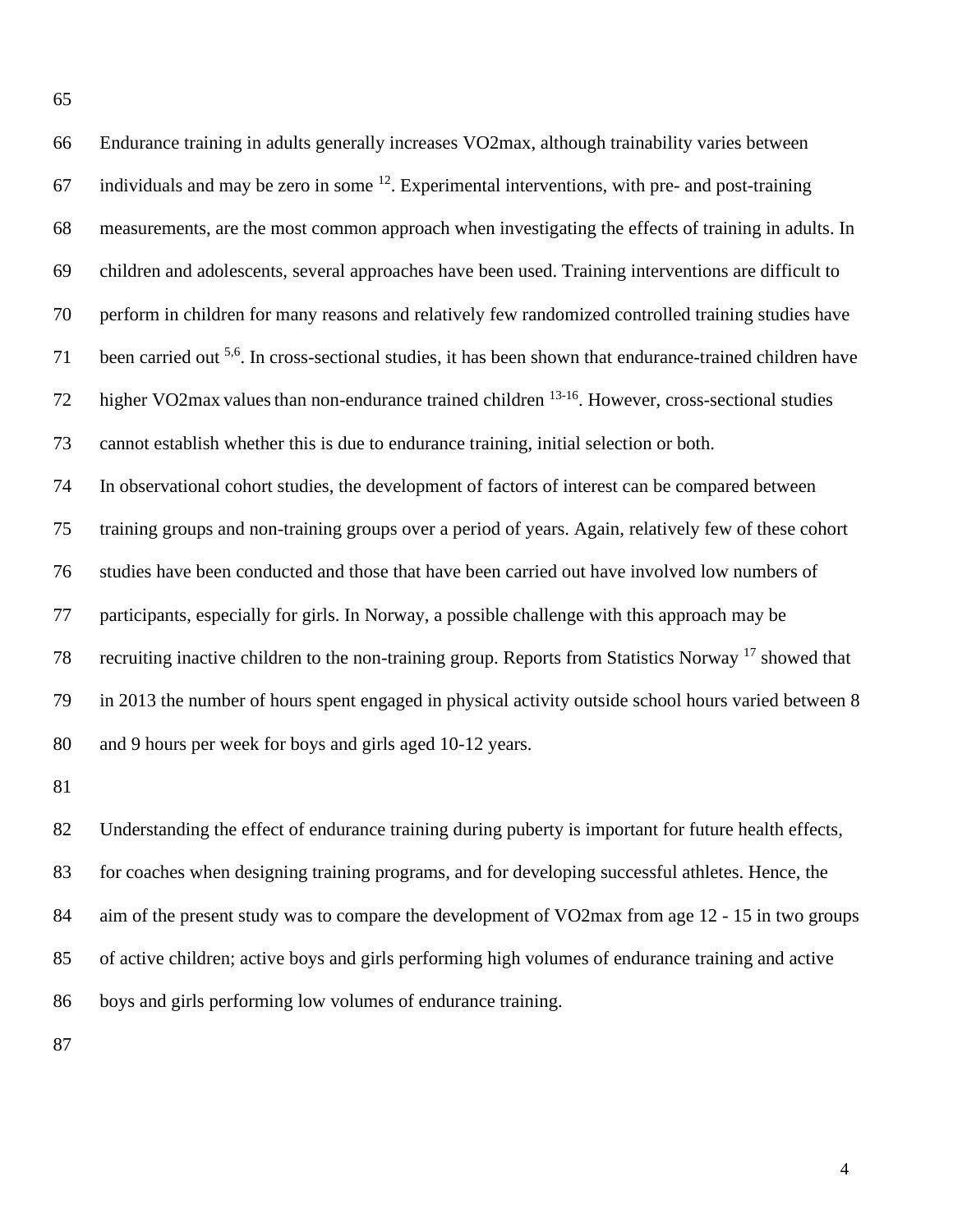#### **2 Materials and methods**

### **2.1 Participants and study design**

Using a repeated-measures design, we assessed anthropometrics, VO2max, sexual maturity,

 predicted age at peak height velocity (PHV) and the amount and type of training in 78 young athletes. They were assigned to an endurance training group (End group) and a non-endurance training group (non-End group) based on type of sport and volume of endurance training, and were tested at age 12.1 (0.4), 13.4 (0.3), and 15.3 (0.3) years). The End group (23 boys,17 girls) consisted mainly of cross-country skiers (93%) and the non-End group (29 boys, 9 girls) participated mainly in team sports (96%). Every year, the participants completed a questionnaire to assess types of sports participation and the amount of weekly training hours. Participants were also interviewed (at age 15) in order to get a more detailed picture of their weekly training content during the preceding year. All tests were performed in one day on each testing occasion. Written parental consent was obtained prior to any testing. All experimental procedures were approved by the Norwegian Regional Committee for Medical Research Ethics and conformed to the standards set by the Declaration of Helsinki.

#### **2.2 Training**

 Athletes in both the End group and non-End group participated in organized workouts in sport clubs. In the non-End group most of the training had a focus on technical and tactical skill development, while in the End group, the training became gradually more focused on endurance training over the years, including continuous training as well as high intensity interval training 2 to 3 times per week (average 2.2 (0.8) times per week). This type of training was normally carried out year-round except for 1 to 3 months with less training. The months before the testing period were the prime period for a high volume of endurance training. Volumes of total sport participation and typical endurance training are listed in Table 1.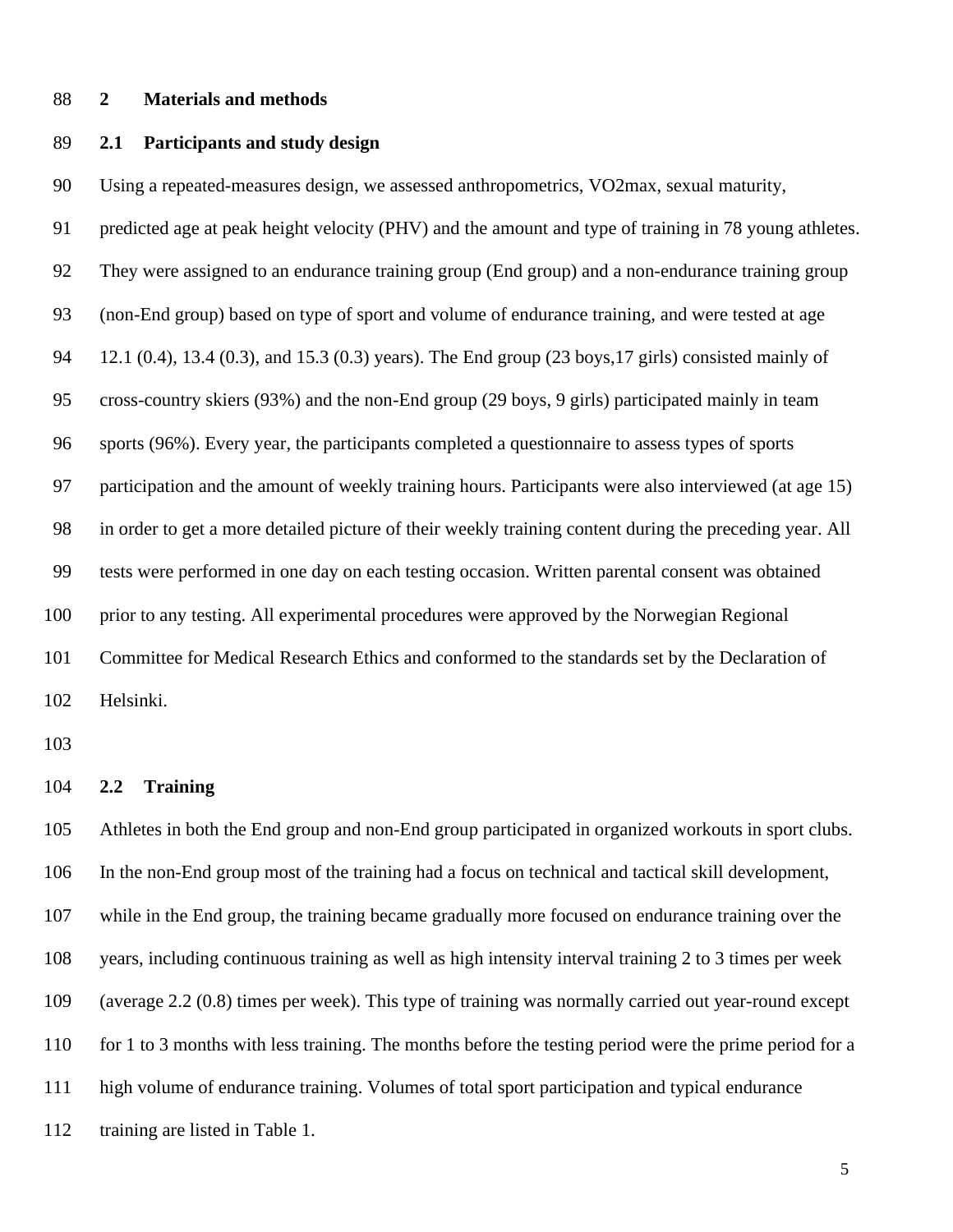## **2.3 Anthropometry**

 All measurements were conducted with the participants wearing shorts, t-shirt and no shoes. Stature and sitting height were measured to the nearest 0.1 cm using a stadiometer (Seca, Hamburg, Germany) and body mass (BM) to the nearest 0.1 kg using a digital scale (Seca, Hamburg, 118 Germany). Sitting height was used to predict years from peak height velocity . Body composition was assessed by bioelectrical impedance analysis (InBody, 720, Biospace Co, Ltd, Seoul, Korea). In 5 out of 78 participants, one out of the three measurements of body composition was missing due to technical errors. On average, percent fat mass (%FM) changed in a nearly linear manner from age 12 to age 15, with similar changes per year in each group (Table 1). Based on this, the third missing %FM value was calculated by interpolation or extrapolation from the two valid assessments. Fat-free mass (FFM) was then calculated based on BM and %FM.

### **2.4 Venous blood sample**

 Emla cream (AstraZeneca 55, Lidocain 25 mg, Prilocain 25 mg) was used as a topical anaesthetic before venepuncture to reduce pain and distress for the participants. Blood samples were drawn from an antecubital vein into 4 mL EDTA glass tubes (EDTA glass, BD vacutainer K2E 7.2 mg) and 5 ml serum gel tubes (VACUETTE® TUBE 5 ml Z Serum Separator Clot Activator). The EDTA coated tubes were sent to a medical laboratory (Fürst, Oslo, Norway) the following morning to be analysed. The serum tubes were left to rest for at least 30 min before centrifuging at 3500 G for 10 minutes at 4°C. The serum was then transferred to Eppendorf tubes and frozen. All samples were stored at - 80°C until analysis. When all the samples had been collected, the serum tubes were sent to a medical laboratory, (Fürst, Oslo, Norway) and analysed for serum ferritin (Advia Chemistry XPT, Siemens Medical Solutions Diagnostics, Japan) and sex hormones (Advia Centaur XPT, Siemens Helathcare Diagnostic Inc., USA).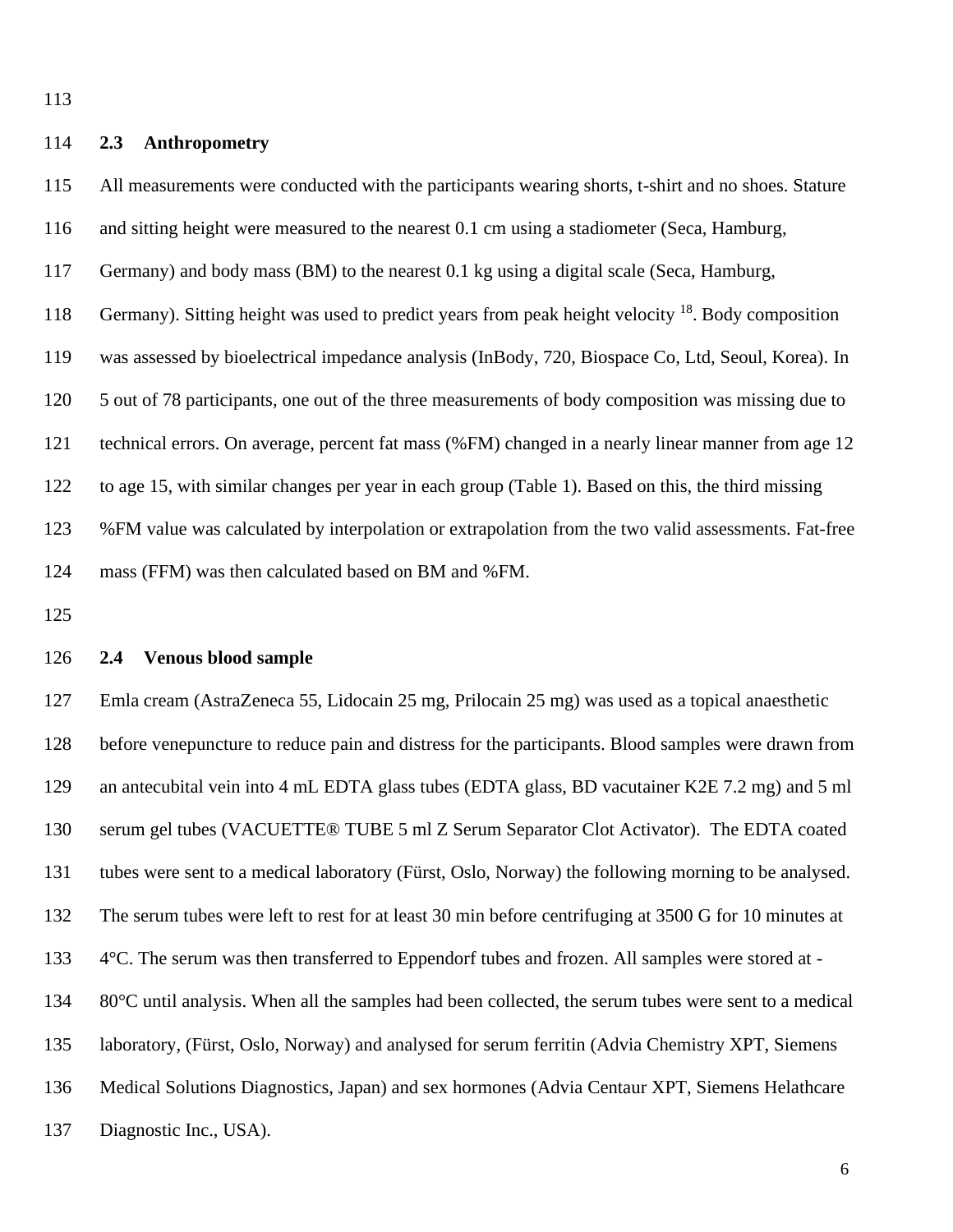### **2.5 Sexual maturity**

 All participants underwent a brief health check by a medical doctor. In girls, breast development was 141 assessed according to Tanner<sup>19</sup> and they were asked about menarche. In boys, blood samples were analysed for testosterone. Age at peak height velocity (APHV) and deviation from APHV, labelled 143 maturity offset, were predicted according to Mirwald, Baxter-Jones, Bailey, Beunen <sup>18</sup>. Chronological age was calculated as the difference between date of birth and date of testing.

# **2.6 Exercise testing**

 VO2max was determined by an incremental running test to exhaustion on a treadmill (Woodway Elg 148 70 or PPS 55, Weil am Rhein, Germany). The protocol was the same for all 3 years and each 149 participant was tested with the same equipment each time and by the same experienced test leader. Before the incremental test, the participants warmed up for 5 minutes at an incline of 5.3% and at a 151 speed of 8 km·h<sup>-1</sup>. The incremental test started at incline 6.3% and speed 7 km·h<sup>-1</sup> and both incline 152 and speed were increased by 1% and 1 km·h<sup>-1</sup> every minute until a speed of 11 km·h<sup>-1</sup> was reached. For further increase in intensity, only the incline was increased (1% per minute). The test was terminated when the participant could no longer complete the desired workload despite vigorous verbal encouragement. A facemask (Hans Rudolph Instr., USA) was used during the test and oxygen uptake was measured continuously with an automated system (Oxycon Pro, Jaeger-Toennis, Hochberg, Germany or Moxus Modular Metabolic System, AEI Technologies Inc., Pittsburgh, USA). Each individual participant was tested with the same equipment each year. Heart rate was measured continuously (Polar RS800; Polar Electro Oy, Kempele, Finland). The exercise test was considered maximal if clear signs of maximal effort such as sweating, facial flushing and unsteady gait were demonstrated and, despite strong verbal encouragement, the participant was unwilling or 162 unable to continue. In addition this was supported by a respiratory exchange ratio greater than 1.0  $^{20}$ .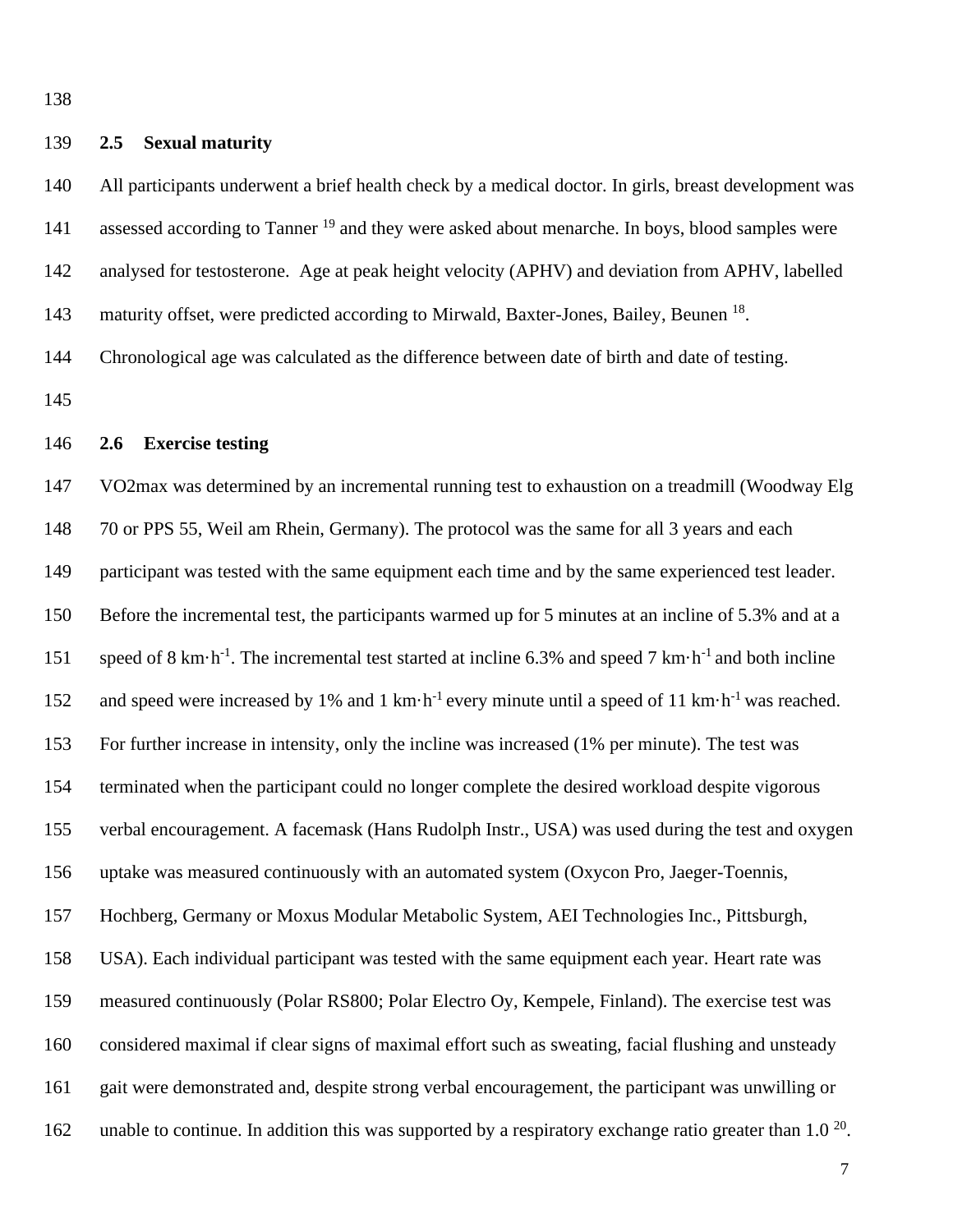163 The highest 60-s averaged oxygen uptake achieved on the test was accepted as  $VO<sub>2</sub>$ max. Time to exhaustion (TTE) was defined as the total number of minutes the participants ran during the maximal test (measured from the start of the incremental test to the time at which the test was terminated). 

#### **2.7 Statistical analyses**

 A three-way mixed ANOVA was run to examine the effects of sex, training group (group) and age on the different variables. Data are mean (standard deviations) unless otherwise stated. A Shapiro-Wilk test (p> 0.05) was used to test whether the variables for the different groups and time points (78 dataset) were normally distributed. In 73 out of 78 datasets, the variables were normally distributed. Testosterone at age 12 and 13 was not normally distributed. For unpaired comparisons, the Student's t-test was run when data were normally distributed, and a Mann-Whitney U Test was used when data were not normally distributed. Graphpad Prism 8 (GraphPad Software Inc., La Jolla, CA) and Microsoft Excel 2013 were used for statistical analyses.

**3 Results**

## **3.1 Age and biological age**

The girls were on average at predicted PHV (0.0 (0.5) years) at the first examination, while the boys

were 1.7 (0.5) years before predicted PHV. There was no difference in predicted years from APHV

between End girls and non-End girls nor between End boys and non-End boys. However, levels of S-

- 182 Testosterone were higher in non-End boys than in End boys at age 12 (1.9 (2.3) vs 0.8 (1.2) nmol  $L^{-1}$ ;
- 183 p=0.038), at age 13 (5.1 (5.4) vs 2.7 (3.6) nmol L<sup>-1</sup>; p=0.07) and age 15 (11.9 (5.5) vs 7.5 (4.6)
- 184 nmol: L<sup>-1</sup>; p=0.004). At age 12, forty-six out of the 52 boys had S-Testosterone levels below 3.5
- 185 nmol  $L^{-1}$  (100 ng d $L^{-1}$ ) at age 12. Four out of 26 girls were at Tanner stage 3 in breast development
- while the remaining 22 girls were at Tanner stage 1 and 2 (11 in each category). Menarche had not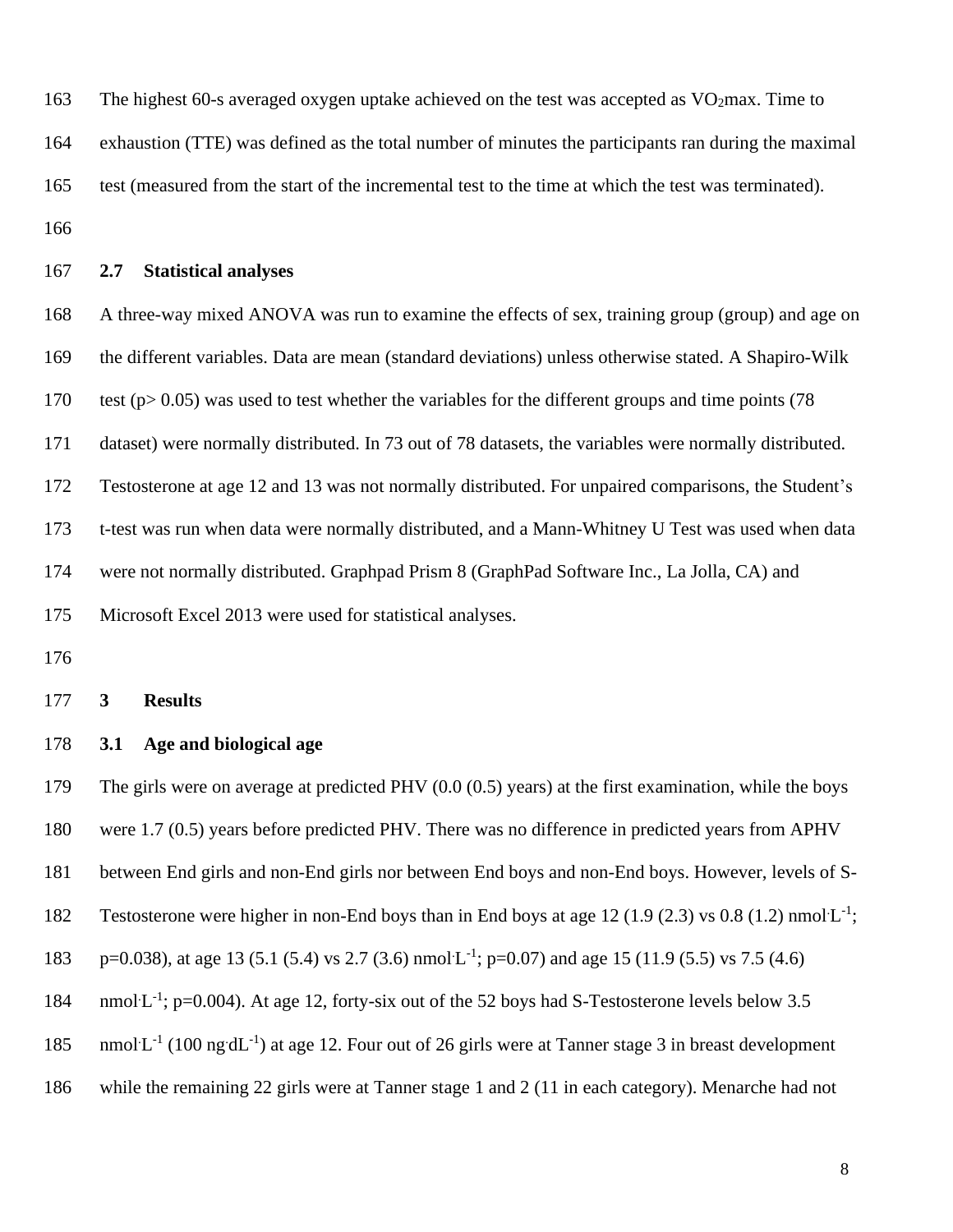occurred in any of the girls. At age 15, 89% of the non-End girls and 75% of the End girls had begun menstruation.

#### **3.2 Anthropometry (Table 1)**

191 Between the ages of 12 and 15, height (p<0.001), BM (p=0.018) and FFM (p<0.001) increased more

in boys than in girls, with no differences between training groups. At age 15, boys were taller

(p<0.001), had higher FFM (p<0.001) and tended to be heavier (p=0.055) than girls (Table 1). At age

12, there was no difference in %FM between girls and boys, but at age 13 (p=0.006) and at age 15

(p<0.001), girls had higher %FM than boys. At all ages, End boys had lower %FM than non-End

196 boys  $(p<0.001 - 0.01)$  (Table 1).

# **3.3 Performance (Figure 1)**

199 There was a significant 3-way interaction between sex, group and age for TTE (p=0.009). This suggests that the age effect on TTE was dependent on both group and sex. In boys, but not in girls, 201 TTE increased with age (p<0.001) and more so in End boys than non-End boys (p<0.001). In 202 addition, End boys were already performing better than non-End boys at age 12 ( $p=0.021$ ). On average over the three years, End girls performed better than non-End girls (p=0.038), but this was 204 only statistically significant at age ( $p=0.003$ ).

# **3.4 Maximal oxygen uptake parameters (Figure 2)**

There was no significant 3-way interaction between sex, group and age for any of the measures of

VO2max. There was a simple 2-way interaction between age and sex for absolute VO2max

209 (p<0.001) and VO2max relative to BM (p=0.004), but not for VO2max relative to FFM (p=0.667).

There was no 2-way interaction between age and group for any of these measures. This indicates that

the age effects on these variables were dependent on sex, but not on training group. Absolute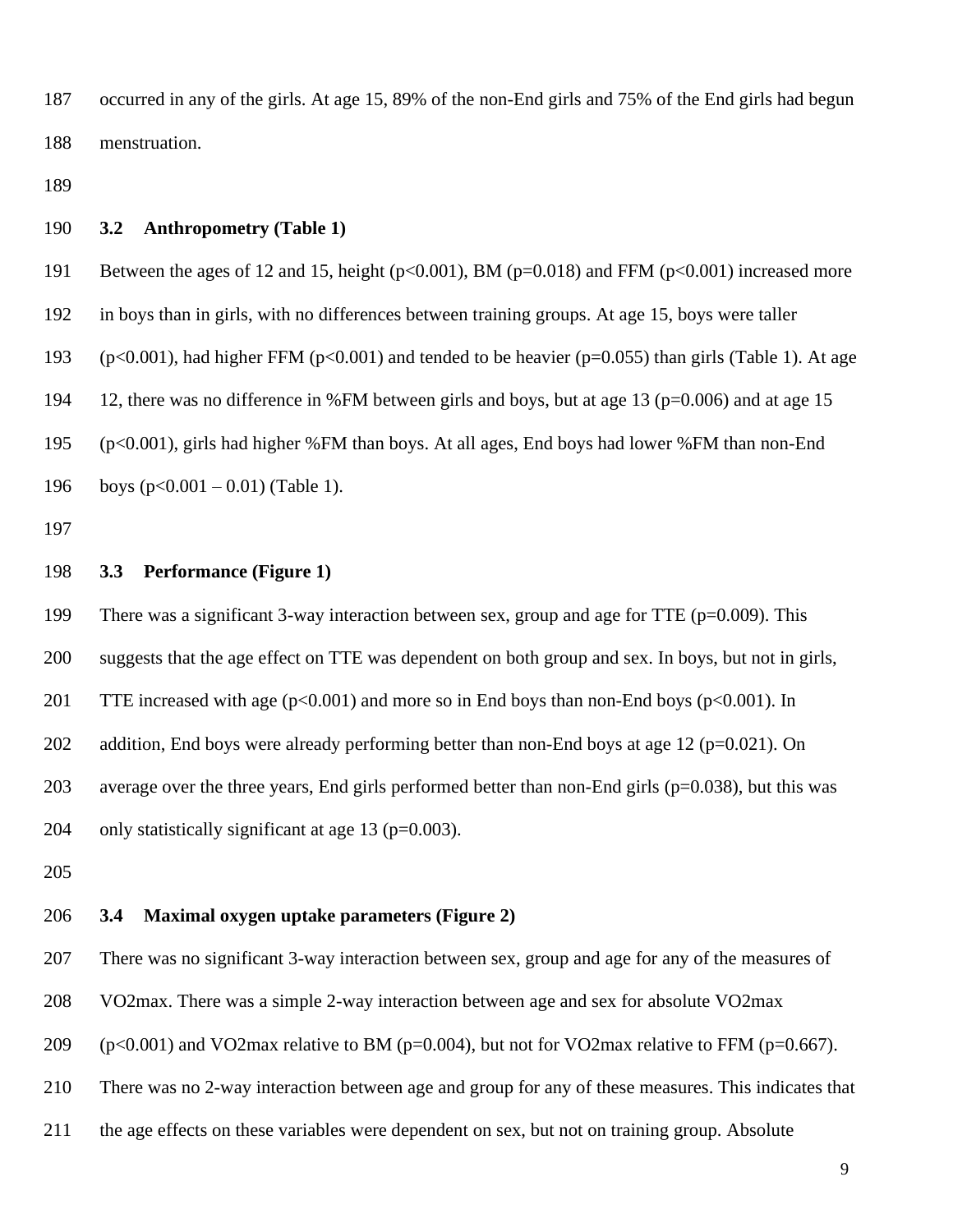VO2max increased with age in all groups, and more so in boys than girls (p<0.001). VO2max

relative to BM did not change with age for the boys (p=0.972) and decreased with age for the girls

214 ( $p=0.003$ ). VO2max relative to FFM tended to decrease slightly with age for the boys ( $p=0.059$ ),

with no change with age for the girls (p=0.342). VO2max relative to BM and FFM was higher in End

- 216 boys than in non-End boys ( $p<0.001$ ), with no differences between the two groups of girls.
- 

# **4 Discussion**

 Both training groups in the present study participated in organized sport. In the non-End group, most of the training was focused on technical and tactical skill development, while in the End group, the training became gradually more focused on endurance training over the years. One main finding of the present study was that the increased focus on systematic endurance training did not influence the development of VO2max. In boys, VO2max relative to BM did not change from age 12 to 15, while VO2max tended to decrease slightly relative to FFM. In girls VO2max relative to BM decreased slightly from age 12 to 15 with no changes over the years relative to FFM. The lack of differences between the End group and non-End group in the development of VO2max between the ages of 12 and 15 years indicates that it is more difficult to improve a specific form of fitness with training in 228 children than in adults, thus supporting child-adult differences in trainability  $2^1$ . Importantly, the participants' performance, measured as time to exhaustion in the VO2max test, increased in both training groups of boys, but the increase in End boys was 3 times the increase in non-End boys. Performance did not change in either of the training groups of girls.

# **4.1 VO2max**

 Both groups measured higher values of VO2max than many previous studies with the same age group. However, all our subjects were physically active and similar values have been reported in 236 other studies from other countries in endurance athletes as well as young lean controls  $22-24$ . End boys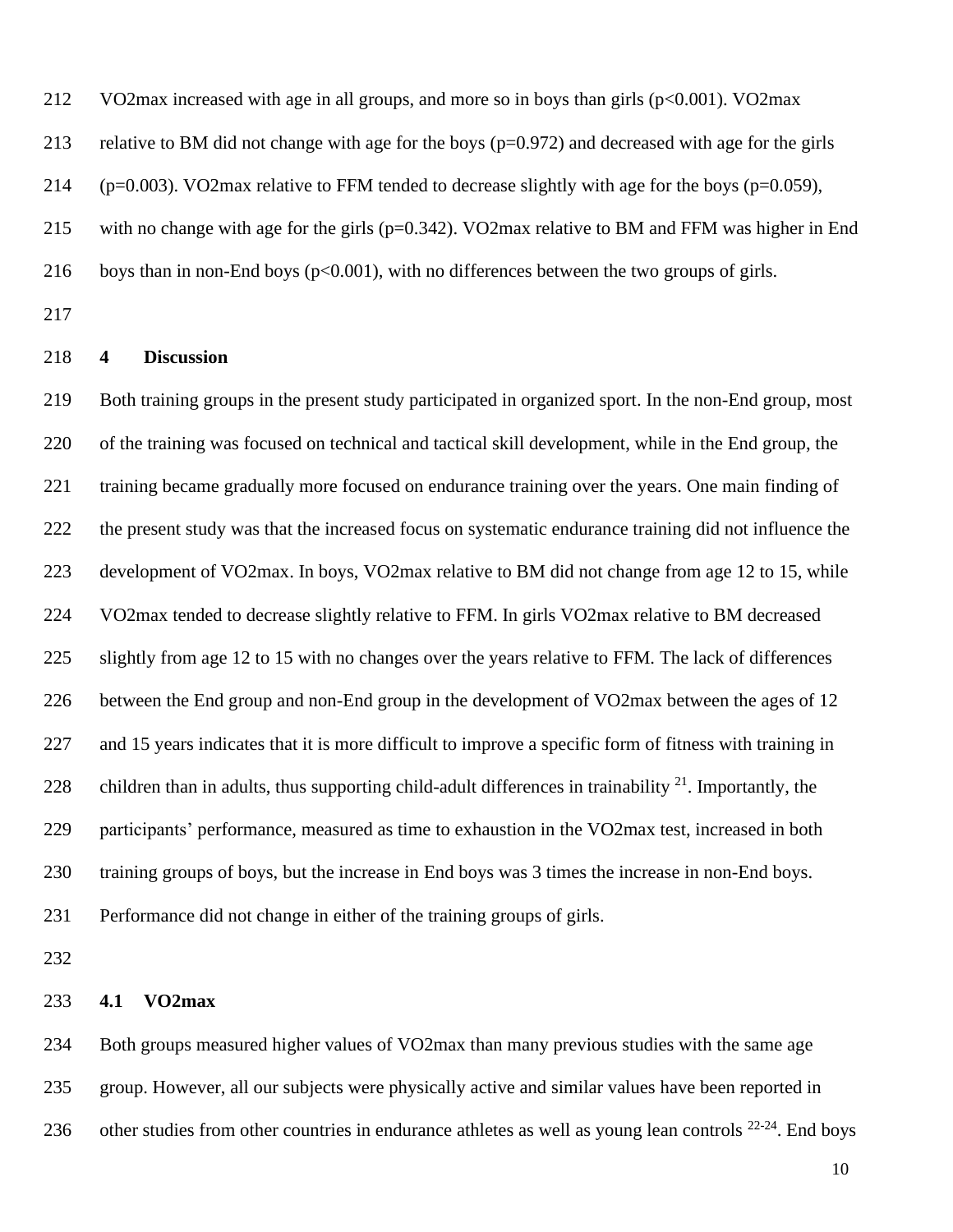already had higher VO2max at age 12 compared with non-End boys independent of scaling. This could be due either to prior training or to a selection bias. In Norway, most 12-year-old children are participating in one or more organized sports during their leisure time after school hours. The average activity levels were relatively high in both groups (on average 6.5 (2.4) hours per week). However, activities in any organized sports in Norway in children younger than 12 are mostly play-based and geared towards motor skill development, and to a lesser extent towards the development of physical capacities. Therefore, we do not consider it likely that the higher VO2max in our End boys at age 12 was training-induced even if we cannot exclude this possibility. When a child selects a sport, both the child's own interests and the parent's interests will influence the choice. Several factors will determine their interest and may cause a selection bias towards specific sports. The boys in our End 247 group tended to have lower BM at age 12 ( $p=0.06$ ) and had lower body fat percentages as well as lower testosterone levels at all ages. Hence, it seems like the End boys were on average later maturers compared with the non-End boys. This cannot, by itself, explain the difference in VO2max since VO2max relative to BM and FFM changed minimally with age. However, it indicates that the End group was a selected group compared with the non-End group. The %FM was lower in the End boys, meaning that their relative FFM was higher; this may partly explain their higher VO2max relative to BM. However, this factor does not explain the whole difference, since VO2max relative to FFM was also higher in the End boys. If we exclude the possibility that the difference in VO2max relative to FFM between the groups was training-induced, other factors must play a role and these factors may be inherited. The difference could either be related to the pumping capacity of the heart, or the muscles' ability to extract the available oxygen. From previous studies, it seems most likely that the difference is due to the pumping capacity of the

260 heart .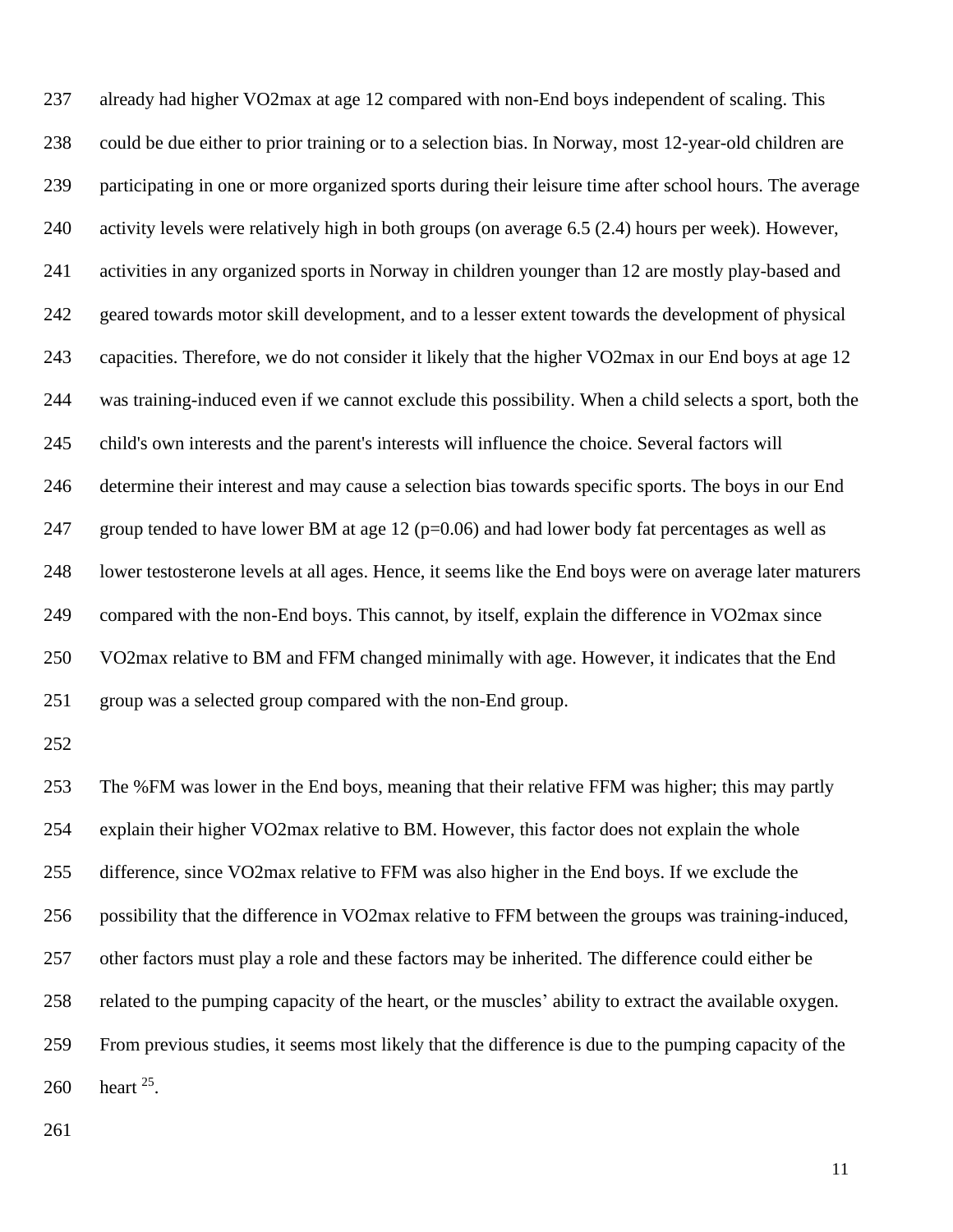262 Sundberg, Elovainio <sup>26</sup> found similar results in a cross-sectional study on 12-, 14- and 16-year-old boys, when comparing runners to a control group. The runners had lower BM at age 12 and lower %FM and higher VO2max relative to body mass at all ages. As the authors pointed out, the possibility that these differences were training induced cannot be excluded; neither can the possibility that there was a selection bias. In the present study, the End boys also had lower testosterone levels and therefore our study supports the selection bias option. Altogether, this indicates that one should be careful in using cross-sectional studies to evaluate the effects of different types of training. 

## **4.2 Development of VO2max in boys and girls from age 12-15**

 The development of VO2max was similar in the two groups of boys and the two groups of girls, respectively, both in absolute values and relative to BM and FFM. Both groups were relatively active with on average more than 6 hours of participation in leisure time organized sports. However, the End group engaged in systematic endurance training for more than 5 hours per week (average 7.3 (1.8)) including continuous and interval workouts, to increase their aerobic power. Hence, the significant difference in the volume of endurance training (7.3 (1.8) hours vs 1.5 (1.2) hours) had no additional effect on the development of VO2max. In both training groups and both sexes, VO2max relative to FFM stayed rather constant over the years. Together, these findings indicate that the development of VO2max was proportional to the growth of FFM in both girls and boys and was independent of training type. That FFM is the most powerful determining factor for VO2max in 281 adolescents agrees with the conclusion of Armstrong, Welsman<sup>27</sup> who studied more than 300 282 teenagers aged  $12 - 18$  years.

 Intervention studies in pubertal children are scarce. In a review of the available intervention studies, 285 Baquet, van Praagh, Berthoin<sup>5</sup> found that children did respond to endurance training, but less than 286 adults did. Armstrong, Barker <sup>6</sup> suggest in their review that both trained and untrained youth can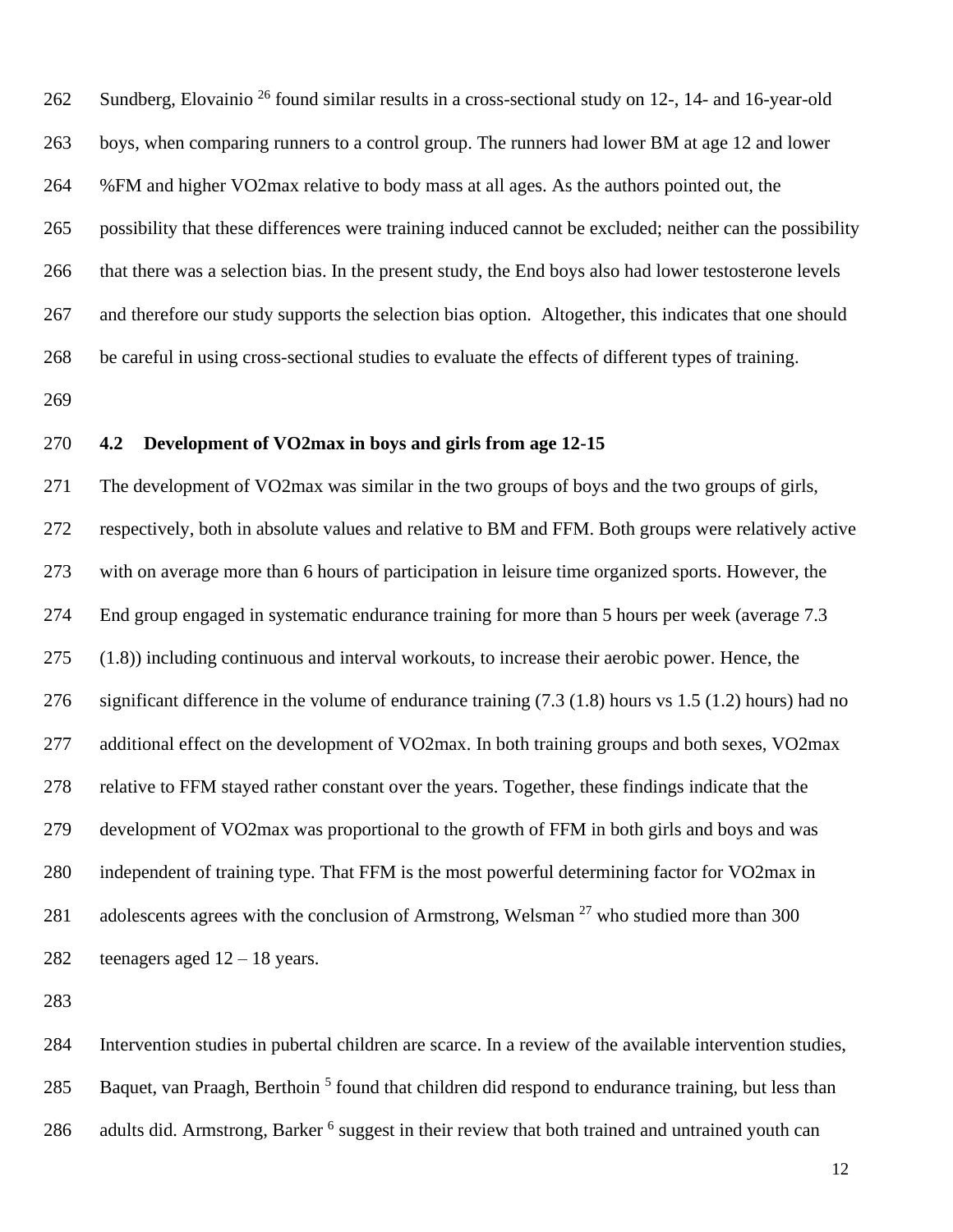improve their VO2max with endurance training and that the critical variable appears to be training intensity. From seven intervention studies on children aged 11-16, they concluded that the optimum intensity should be 85-90% of maximum heart rate. The End group in the present study did include high intensity training (interval training) on average 2-3 times per week. This is a traditional training regimen that has been performed for years in the clubs in questions and, although we did not obtain any heart rate recordings, we have good reason to trust that the training met the requirements for high intensity endurance training. In young adults (18 years), it has been shown that adding systematic 294 high intensity endurance training to regular soccer training can increase VO2max by  $10\%$  <sup>28</sup>. The regular soccer training consisted of four 1.5-hour workouts per week with technical, tactical, strength, and sprint training, including 1 hour playing a simulated soccer game. This indicates that regular soccer training is not an optimal aerobic training for increasing VO2max in adults. In our non-End group, 96% of the subjects participated in team sports with a main focus on technical and tactical skills, while the End group performed high volumes of endurance training. Opposite to the findings 300 of Helgerud et al.  $^{28}$ , the increased volume of endurance training did not further increase VO2max in our 12 to 15 year-old children.

 The hypothesis that there may be a maturational threshold for the effects of endurance training has been challenged over the years. However, the evidence to refute the hypothesis is limited. The majority of the evidence suggests that training does have effects on VO2max, but the effect is less 306 than in adults <sup>4</sup>. The present study supports the "maturational threshold hypothesis" but has also some limitations. Specifically, the End group was a selected group and had higher VO2max at the onset of the study. This may be part of the reason why these children did not increase their VO2max more than the non-End group since it has been shown that the response to training is related to the initial VO2max in children <sup>6,8,29</sup>. Furthermore, both training groups in the present study were physically active, with participation in organized team and endurance sports averaging from 6.7 hours per week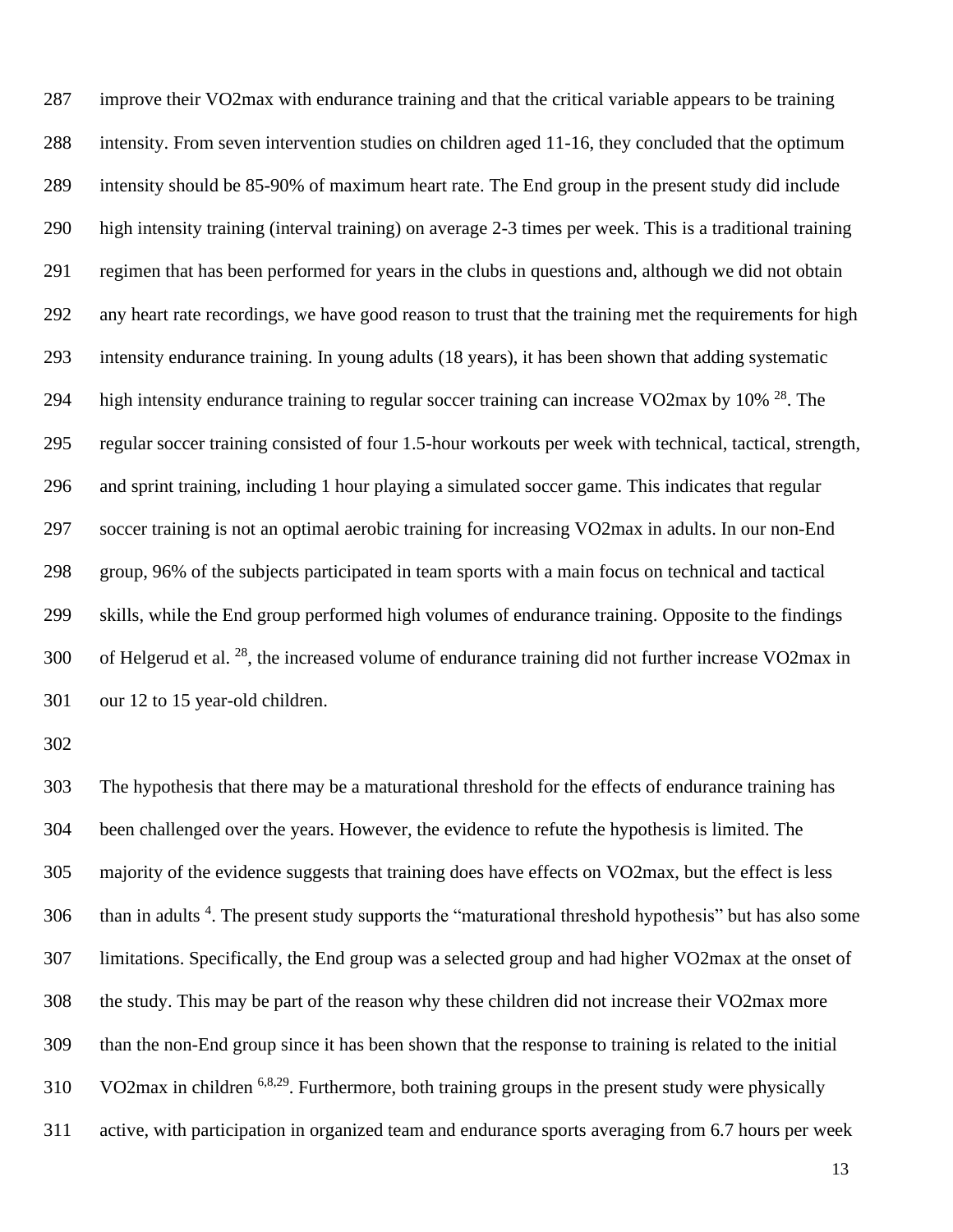at age 12 to 9.5 hours per week at age 15, with no significant differences between groups. Hence, the present study may indicate that in growing active children, a specific focus on endurance training may not have an additional effect on VO2max compared with similar volume of general physical training. Children with a more sedentary lifestyle may have responded positively to systematic endurance training. Furthermore, we cannot refute the possibility that even higher intensity and/or higher volumes than those used in our End group may affect VO2max. Importantly, systematic endurance training may still have effects on performance through other mechanisms than an increase in VO2max.

# **4.3 Development of performance in boys and girls from age 12-15**

 Performance, measured as TTE in the VO2max test, was superior in the End boys compared with the non-End boys at all ages. End girls also performed better than the non-End girls, but the difference was only statistically significant at age 13. The longer TTE in the End boys compared with the non-End boys fits with their higher VO2max.

 In boys, TTE increased in both groups, but the increase was nearly 3 times larger in the End boys than in the non-End boys, while the development of VO2max did not differ between the training groups. In girls, the performance did not change with time, which fitted with the fact that VO2max relative to BM decreased, while VO2max relative to FFM did not change. Comparing girls in the two training groups, this decrease was only significant in End girls from age 13 to 15. Performance in aerobic exercise is closely related to VO2max and VO2max has been regarded the single best measure of an individual's aerobic fitness. However, VO2max is not the only factor that determine 334 performance <sup>9</sup>. Running economy and the ability to utilize a high percentage of the VO2max as well 335 as anaerobic capacity will affect performance . This suggests that endurance training may have had 336 a significant effect on determinant factors other than VO2max. Krahenbuhl, Morgan, Pangrazi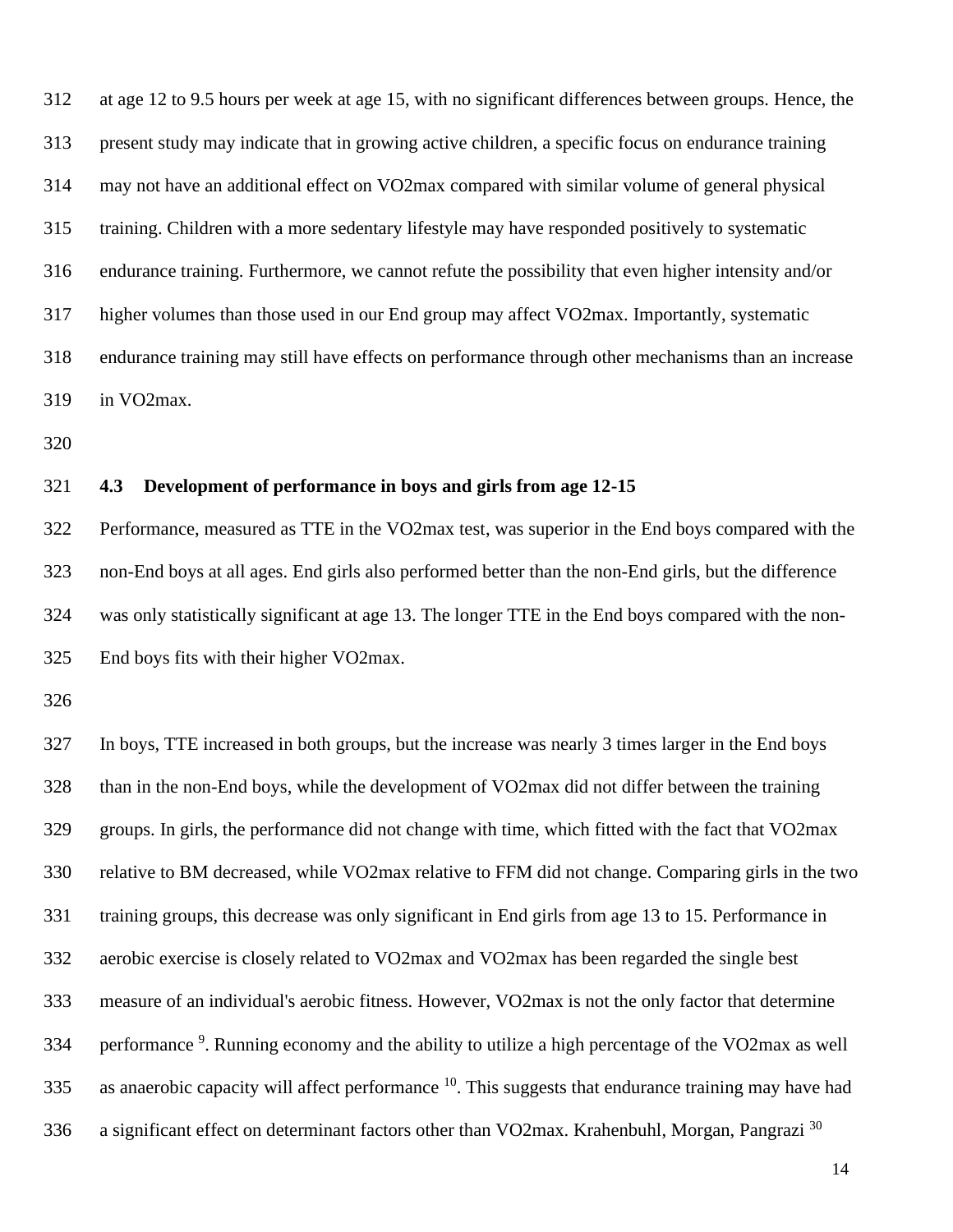| 337 | tested six children at age 10 and again 7 years later at age 17. The participants did not perform any |
|-----|-------------------------------------------------------------------------------------------------------|
| 338 | regular training for distance running during these years. The 9-minute run distance increased by 29%. |
| 339 | While VO2max did not change during these years, both running economy (13%) and estimated              |
| 340 | values for the utilization of VO2max during the 9-min test improved (16%). In a subset of our         |
| 341 | participants (only boys) oxygen cost at a given submaximal running speed was reduced similarly in     |
| 342 | End boys and non-End boys. The superior improvement in performance in the End boys may                |
| 343 | therefore be explained by a superior utilization of their VO2max and/or superior anaerobic capacity.  |
| 344 |                                                                                                       |
| 345 | In conclusion, the present longitudinal study suggests that in active adolescents, development of     |
| 346 | VO2max is mostly determined by the development of FFM both in boys and in girls. In girls,            |
| 347 | VO2max relative to BM decreased, while VO2max relative to FFM and performance (measured as            |
| 348 | TTE) did not change from age 12 to 15, even in girls who included a significant volume of endurance   |
| 349 | training. In boys, the high volume of endurance training seemed to influence performance, but not     |
| 350 | VO2max. The increased performance was probably due to improved anaerobic capacity and/or              |
| 351 | improved utilization of VO2max. The present study does not exclude the possibility that less          |
| 352 | physically active children may respond to systematic endurance training. However, the data indicates  |
| 353 | that in growing active children during puberty, there seems to be no difference in the effect on      |
| 354 | VO2max between high volume of systematic endurance training and high volume of general physical       |
| 355 | training with the main aim of developing motor competence and with little inclusion of systematic     |
| 356 | endurance training.                                                                                   |
| 357 |                                                                                                       |
| 358 | <b>Perspectives</b><br>4.4                                                                            |

 Participation in organized sports is a popular leisure time activity and contributes significantly to the physical activity level in children in many countries. In Norway and Finland, participation in organized sports clubs has increased the last 30 years and the association between participation in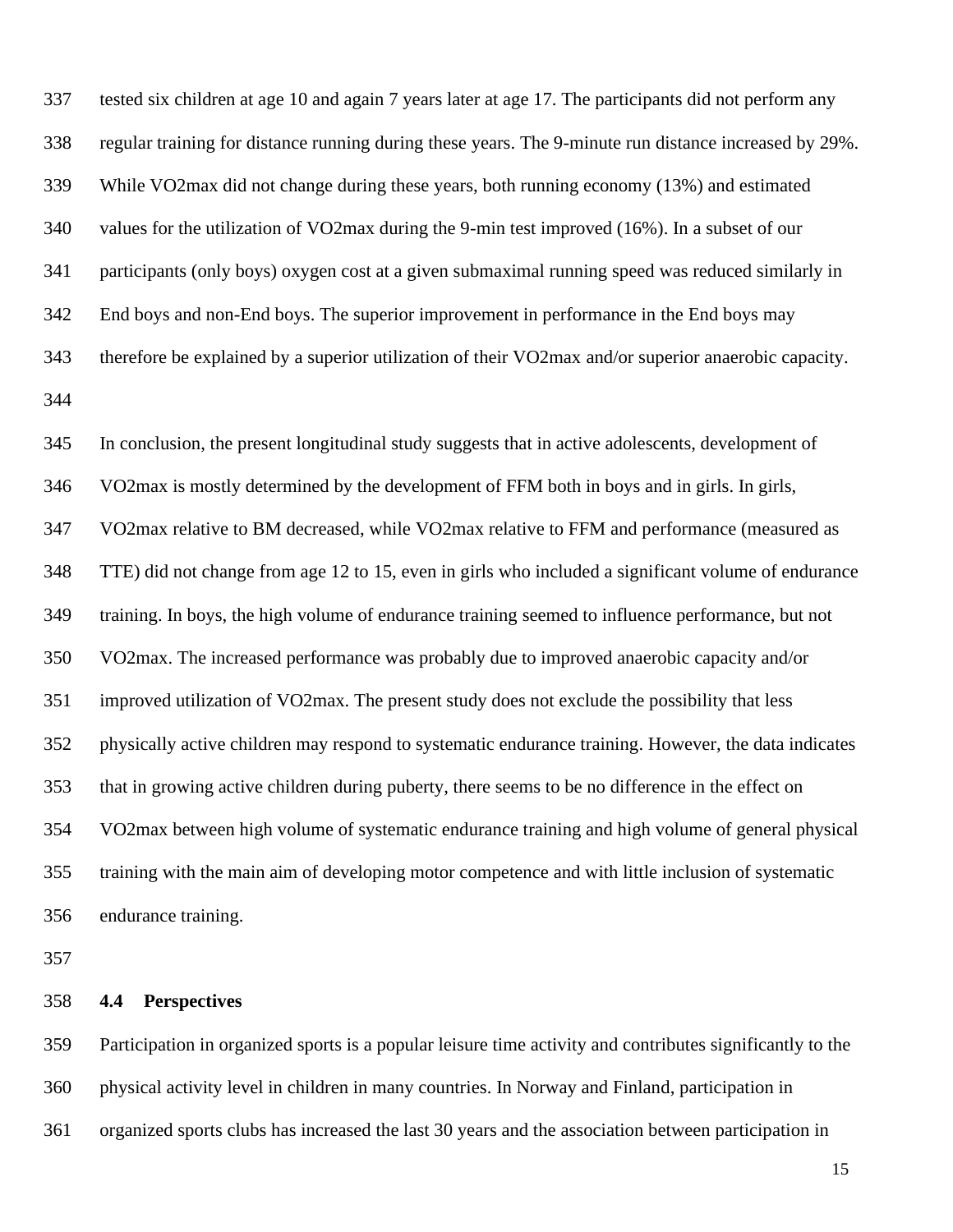|  |  |  | 362 sport clubs and volume of physical activity was stronger in 2014 than in 1985 <sup>31</sup> . Furthermore, |
|--|--|--|----------------------------------------------------------------------------------------------------------------|
|--|--|--|----------------------------------------------------------------------------------------------------------------|

participation in organized sport in youth may contribute to a physically active lifestyle in adulthood

364 <sup>32</sup>. Some of the children are aiming at becoming adult athletes. Preparation for a specific sport

includes both developing fundamental movement competence, training of specific motor skills as

well as training for developing the physical capacities as maximal strength and VO2max. The present

study indicates that during pubertal growth, as long as the children are active, adding more training

for specifically developing VO2max had no additive effects compared just to be active in sports with

more focus on developing fundamental and sport-specific motor skills. More intervention studies are

- needed to explore the effects of training on physical capacities during puberty.
- 

# **Conflict of interest**

The authors declare that the research was conducted in the absence of any commercial or financial

relationships that could be construed as a potential conflict of interest.

# **References**

- 1. Ortega FB, Ruiz JR, Castillo MJ, Sjostrom M. Physical fitness in childhood and adolescence: a powerful marker of health. Int J Obes (Lond). 2008;32(1):1-11.
- 2. Lang JJ, Larouche R, Tremblay MS. The association between physical fitness and health in a nationally representative sample of Canadian children and youth aged 6 to 17 years. Health Promot Chronic Dis Prev Can. 2019;39(3):104-111.
- 3. Armstrong N, Tomkinson G, Ekelund U. Aerobic fitness and its relationship to sport, exercise training and habitual physical activity during youth. Br J Sports Med. 2011;45(11):849-858.
- 4. Dotan R. Children's Aerobic Trainability and Related Questions. Res Q Exerc Sport. 2017;88(4):377-383.
- 5. Baquet G, van Praagh E, Berthoin S. Endurance training and aerobic fitness in young people. Sports Med. 2003;33(15):1127-1143.
- 6. Armstrong N, Barker AR. Endurance Training and Elite Young Athletes. In: Armstrong N, McManus AM, eds. The Elite Young Athlete. Basel: Karger; 2011:59-83.
- 7. Katch VL. Physical conditioning of children. J Adolesc Health Care. 1983;3(4):241-246.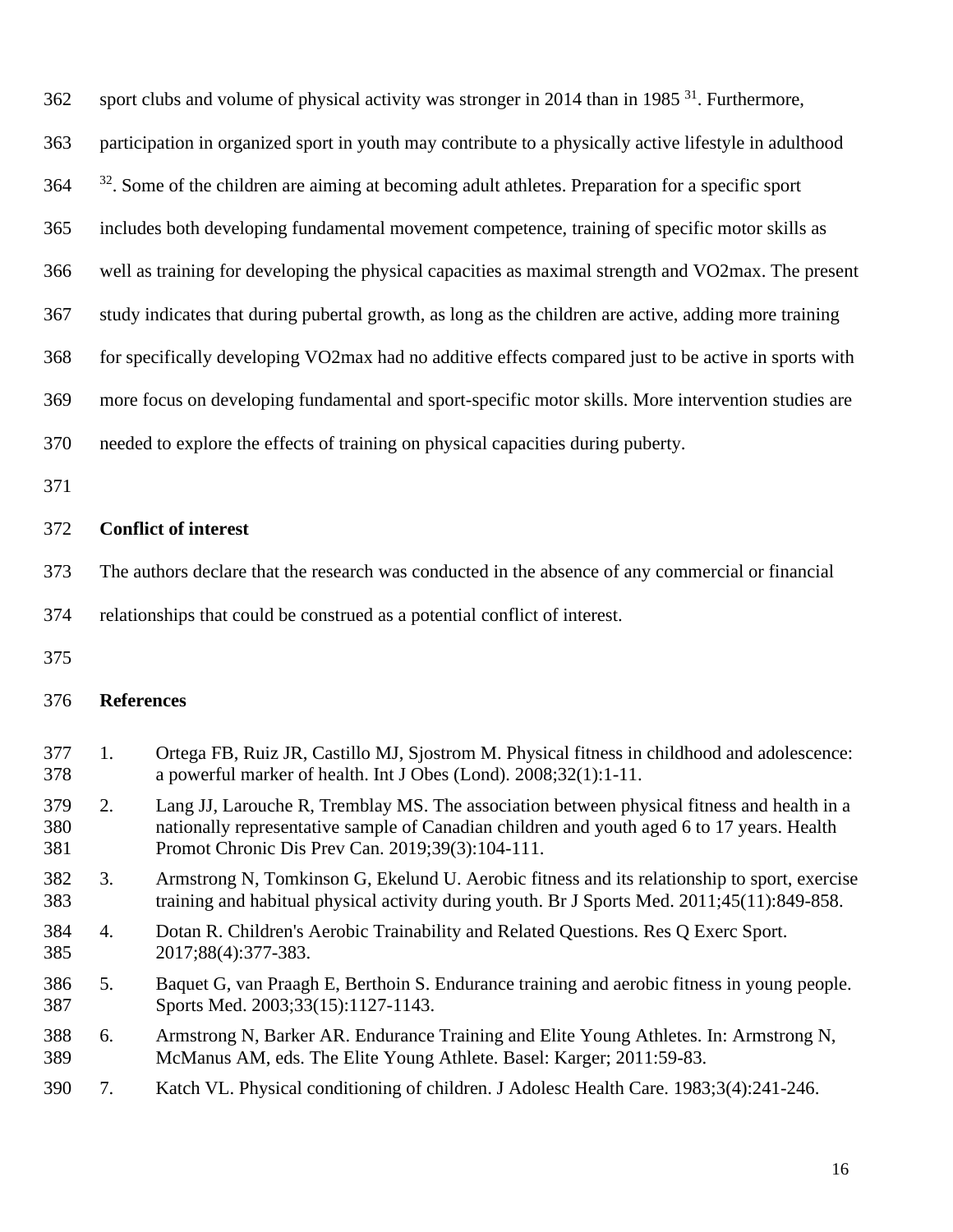8. Tolfrey K, Campbell IG, Batterham AM. Aerobic trainability of prepubertal boys and girls. Pediatr Exerc Sci. 1998;10:248-263. 9. Åstrand PO, Rodahl K, Dahl HA, Strømme SB. Textbook of Work Physiology: Physiological Bases of Exercise. 4th ed. Campaign IL:: Human Kinetics; 2003. 10. Joyner MJ, Coyle EF. Endurance exercise performance: the physiology of champions. J Physiol. 2008;586(1):35-44. 11. Bouchard C, Daw EW, Rice T, et al. Familial resemblance for VO2max in the sedentary state: the HERITAGE family study. Med Sci Sports Exerc. 1998;30(2):252-258. 12. Bouchard C, Ping A, Rice T, et al. Familial aggregation of VO2max response to exercise training: results from the HERITAGE Family Study. J Appl Physiol. 1999;87(3):1003-1008. 13. Fernhall B, Kohrt W, Burkett LN, Walters S. Relationship Between the Lactate Threshold and Cross-Country Run Performance in High School Male and Female Runners. Pediatr Exerc Sci. 1996;8(1):37-47. 14. Maffulli N, Testa V, Lancia A. Indices of sustained aerobic power in young middle distance runners. Med Sci Sports Exerc. 1991;23(8):1090-1096. 15. McNarry MA, Welsman JR, Jones AM. Influence of training status and maturity on pulmonary O2 uptake recovery kinetics following cycle and upper body exercise in girls. Pediatr Exerc Sci. 2012;24(2):246-261. 16. Rusko H, Rahkila P, Karvinen E. Anaerobic threshold, skeletal muscle enzymes and fiber composition in young female cross-country skiers. Acta Physiol Scand. 1980;108(3):263-268. 17. StatisticsNorway. Health, care and social relations, survey on living conditions. Statistics Norway. [\(https://www.ssb.no/en/statbank/table/06658/chartViewColumn/\)06658:](https://www.ssb.no/en/statbank/table/06658/chartViewColumn/)06658) Lifestyle habits among children, by sex and age (per cent) 2005 - 2012 Web site. Published 2013. Accessed 24th May, 2019. 18. Mirwald RL, Baxter-Jones ADG, Bailey DA, Beunen GP. An assessment of maturity from anthropometric measurements. Med Sci Sports Exerc. 2002;34(4):689-694. 19. Tanner JM. Fetus Into Man. Physical Growth from Conception to Maturity. 2nd ed. Cambridge, Massachusetts: Harvard University Press; 1979. 20. McManus AM, Armstrong N. Maximal Oxygen Uptake. In: Rowland T, ed. Cardiopulmonary Exercise Testing in Children and Adolescents. Champaign, IL, USA: Human Kinetics; 2018:79-93. 21. Rowland T. On being a metabolic nonspecialist. Pediatr Exerc Sci. 2002;14:315-320. 22. Steiner T, Maier T, Wehrlin JP. Effect of Endurance Training on Hemoglobin Mass and V O2max in Male Adolescent Athletes. Med Sci Sports Exerc. 2019;51(5):912-919. 23. Eastwood A, Bourdon PC, Withers RT, Gore CJ. Longitudinal changes in haemoglobin mass and VO2max in adolescents. Eur J Appl Physiol. 2009;105(5):715-721. 24. Eisenmann JC, Pivarnik JM, Malina RM. Scaling peak VO2 to body mass in young male and female distance runners. Journal of applied physiology (Bethesda, Md : 1985). 2001;90(6):2172-2180. 25. Nottin S, Vinet A, Stecken F, et al. Central and peripheral cardiovascular adaptations to exercise in endurance-trained children. Acta Physiol Scand. 2002;175(2):85-92.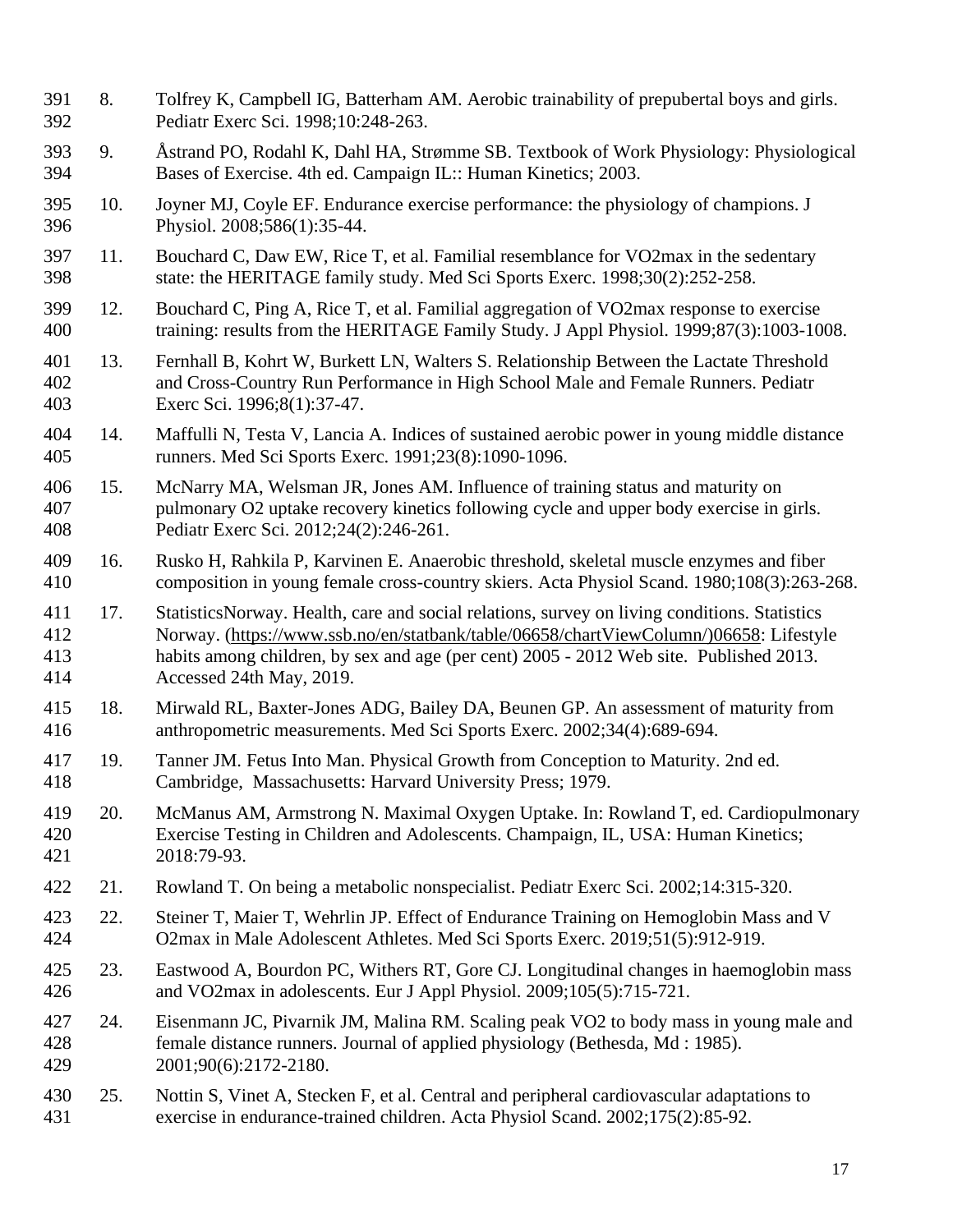| 432<br>433        | 26. | Sundberg S, Elovainio R. Cardiorespiratory function in competitive endurance runners aged<br>12-16 years compared with ordinary boys. Acta Paediatr Scand. 1982;71(6):987-992.                                                   |
|-------------------|-----|----------------------------------------------------------------------------------------------------------------------------------------------------------------------------------------------------------------------------------|
| 434<br>435        | 27. | Armstrong N, Welsman J. Sex-Specific Longitudinal Modeling of Youth Peak Oxygen<br>Uptake. Pediatr Exerc Sci. 2019;31(2):204-212.                                                                                                |
| 436<br>437        | 28. | Helgerud J, Engen LC, Wisloff U, Hoff J. Aerobic endurance training improves soccer<br>performance. Med Sci Sports Exerc. 2001;33(11):1925-1931.                                                                                 |
| 438<br>439        | 29. | Mandigout S, Lecoq AM, Courteix D, Guenon P, Obert P. Effect of gender in response to an<br>aerobic training programme in prepubertal children. Acta Paediatr Scand. 2001;90(1):9-15.                                            |
| 440<br>441        | 30. | Krahenbuhl GS, Morgan DW, Pangrazi RP. Longitudinal changes in distance-running<br>performance of young males. Int J Sports Med. 1989;10(2):92-96.                                                                               |
| 442<br>443<br>444 | 31. | Mathisen FKS, Kokko S, Tynjala J, Torsheim T, Wold B. Leisure-time physical activity and<br>participation in organized sports: Changes from 1985 to 2014 in Finland and Norway. Scand J<br>Med Sci Sports. 2019;29(8):1232-1242. |
| 445<br>446        | 32. | Tammelin T, Nayha S, Hills AP, Jarvelin MR. Adolescent participation in sports and adult<br>physical activity. Am J Prev Med. $2003;24(1):22-28$ .                                                                               |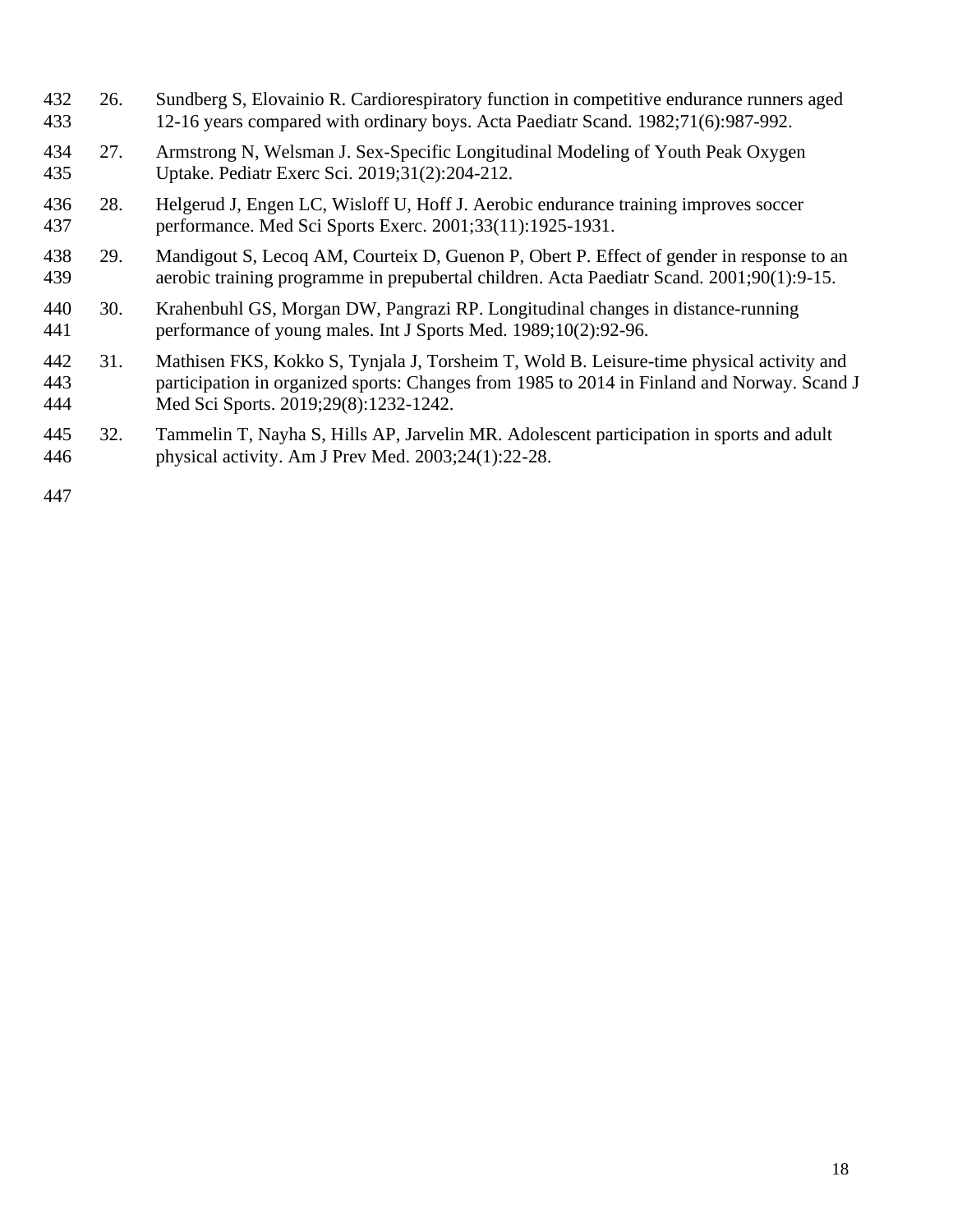|  | 448 |  | <b>Figure Captions</b> |
|--|-----|--|------------------------|
|--|-----|--|------------------------|

- **Figure 1:** Development of a) VO2max; b) VO2max relative to body mass; c) VO2max relative to
- fat-free mass from ages 12 to 15 years. \* denotes significant difference between End boys and non-
- End boys at the different time points.

- **Figure 2:** Development of time to exhaustion for End boys and -girls and non-End boys and -girls
- from ages 12 to 15 years. \* denotes significant difference between End boys and non-End boys at the
- different time points.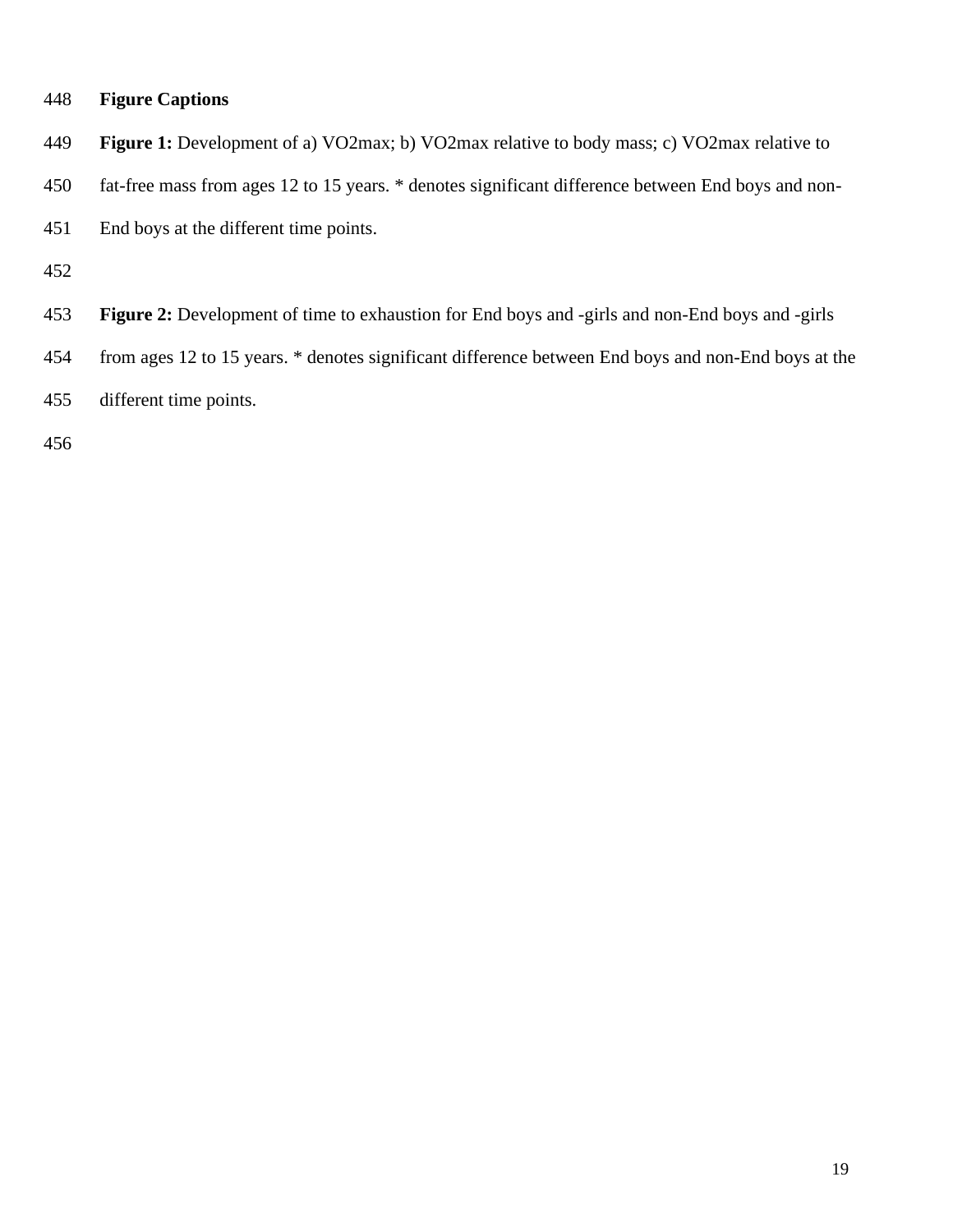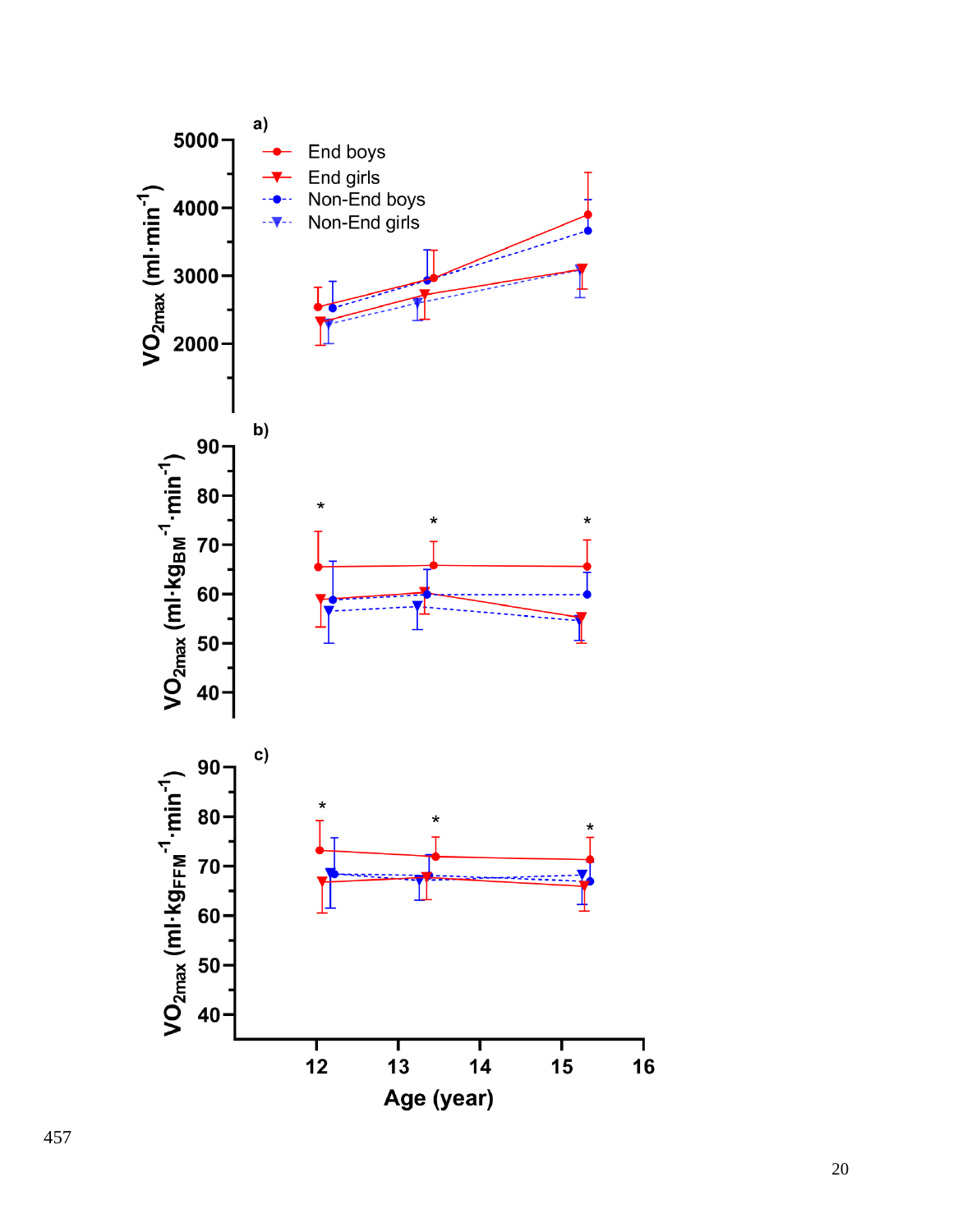